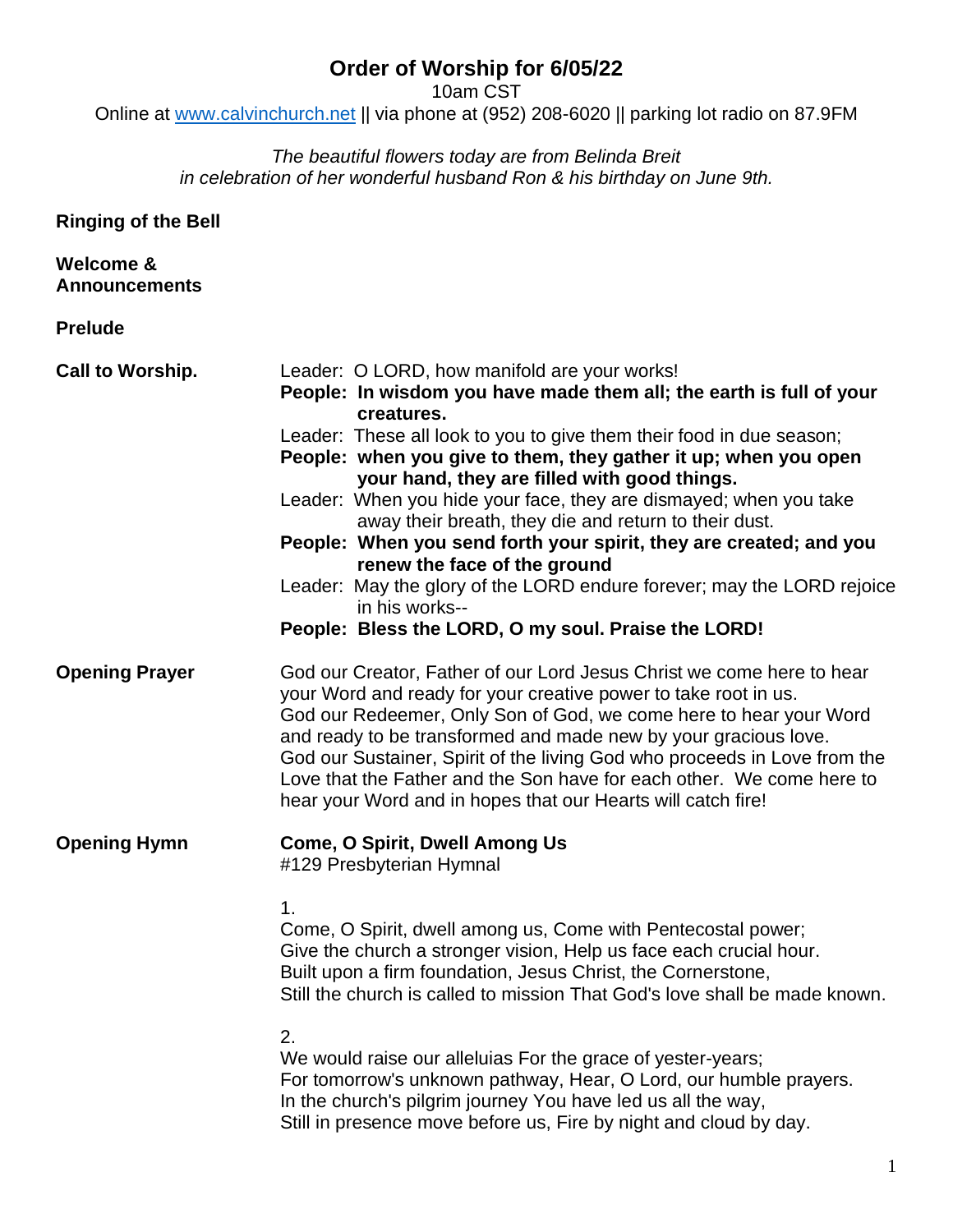|                                           | 3.<br>Come, O Spirit, dwell among us; Give us words of fire and flame.<br>Help our feeble lips to praise You, Glorify Your holy name.<br>Father, Son, and Holy Spirit, Three in one: what mystery!<br>We would sing our loud hosannas Now and through eternity.                                                                                                                                                                                                                      |
|-------------------------------------------|--------------------------------------------------------------------------------------------------------------------------------------------------------------------------------------------------------------------------------------------------------------------------------------------------------------------------------------------------------------------------------------------------------------------------------------------------------------------------------------|
| <b>Prayer of Confession</b><br>(all)      | Almighty and ever gracious God, we confess that we have failed to open<br>our hearts to the power of your Spirit. We continue the divisions of Babel,<br>speaking in tongues that confound rather than clarify, hurt rather than<br>heal, separate rather than unite. Though we are not deserving, we pray<br>for the gift of fellowship that confirms your presence among us. Restore<br>our fractured lives that we, with one voice, may ever give you thanks and<br>praise. Amen. |
| <b>Assurance of Pardon</b>                |                                                                                                                                                                                                                                                                                                                                                                                                                                                                                      |
| <b>Hymn of Response</b>                   | <b>He Came Down</b><br>#2085 Sing the Faith                                                                                                                                                                                                                                                                                                                                                                                                                                          |
|                                           | 1.<br>He came down that we may have love; (3x) Hallelujah forevermore.                                                                                                                                                                                                                                                                                                                                                                                                               |
|                                           | 2.<br>He came down that we may have peace; (3x) Hallelujah forevermore.                                                                                                                                                                                                                                                                                                                                                                                                              |
|                                           | 3.<br>He came down that we may have joy; (3x) Hallelujah forevermore.                                                                                                                                                                                                                                                                                                                                                                                                                |
| <b>First</b><br><b>Scripture Reading</b>  | John 15: 26 - 27 (p. 110)                                                                                                                                                                                                                                                                                                                                                                                                                                                            |
| <b>Piano Solo</b>                         | <b>Sweet, Sweet Spirit</b><br>arr. Fred Bock                                                                                                                                                                                                                                                                                                                                                                                                                                         |
| <b>Second</b><br><b>Scripture Reading</b> | Acts 2:1-21 $(p. 119)$                                                                                                                                                                                                                                                                                                                                                                                                                                                               |
| <b>Hymn of Response</b>                   | <b>Praise God from Whom All Blessings Flow</b><br>#592 Presbyterian Hymnal                                                                                                                                                                                                                                                                                                                                                                                                           |
|                                           | Praise God, from whom all blessings flow;<br>Praise Him, all creatures here below;<br>Praise Him above, ye heavenly host;<br>Praise Father, Son, and Holy Ghost. Amen.                                                                                                                                                                                                                                                                                                               |
| <b>Sermon</b>                             | "Empowered Through the Holy Spirit"<br>Rev. Dr. Barbara Anne Keely                                                                                                                                                                                                                                                                                                                                                                                                                   |
| <b>Affirmation of Faith</b>               | <b>Apostles Creed</b><br>I believe in God, the Father Almighty,<br>the Creator of heaven and earth,                                                                                                                                                                                                                                                                                                                                                                                  |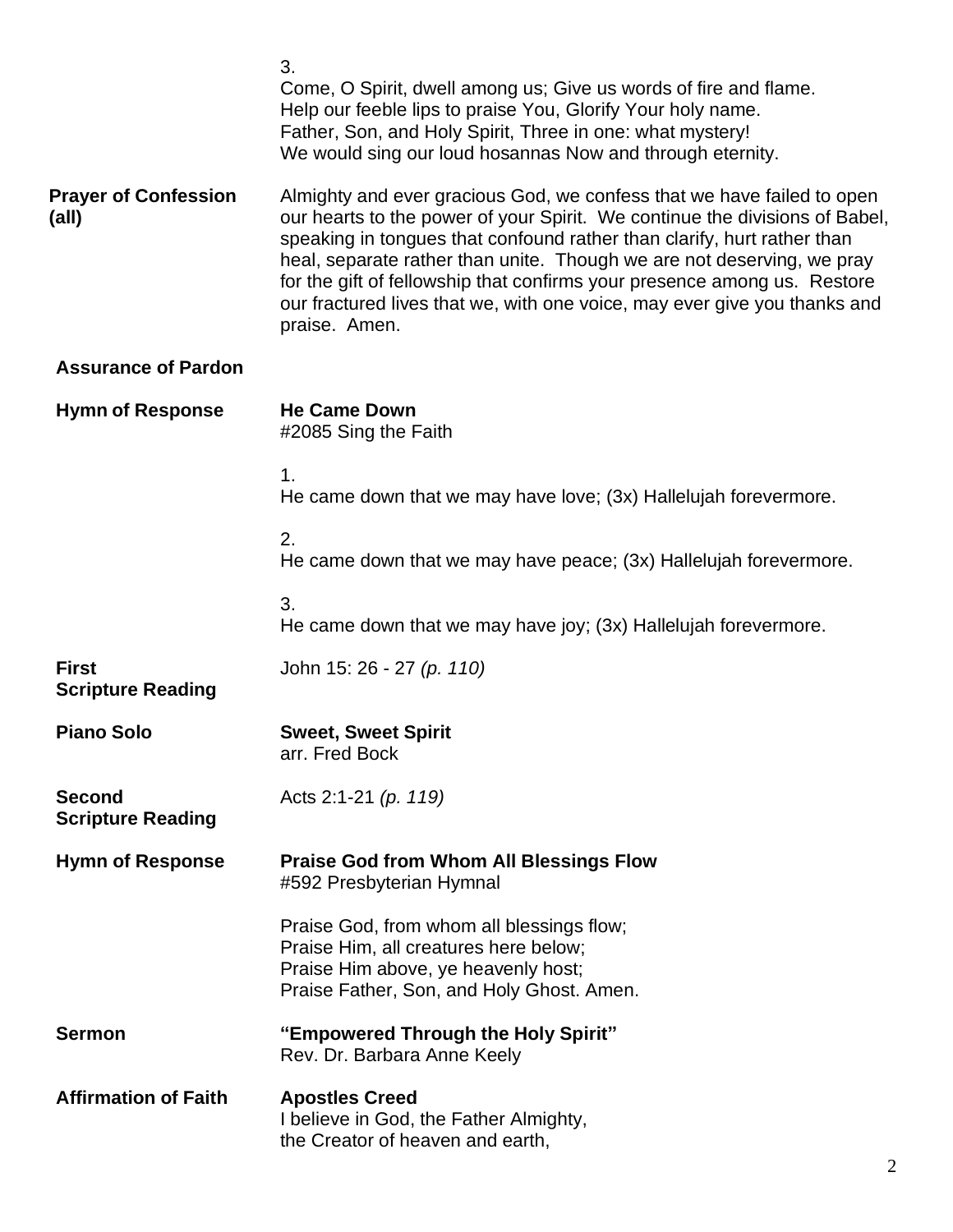|                                            | And in Jesus Christ, His only Son, our Lord,<br>who was conceived of the Holy Spirit,<br>born of the Virgin Mary,<br>suffered under Pontius Pilate,<br>was crucified, died, and was buried.<br>He descended into hell.<br>The third day He arose again from the dead.<br>He ascended into heaven<br>and sits at the right hand of God the Father Almighty,<br>from there He shall come to judge the living and the dead. |  |
|--------------------------------------------|--------------------------------------------------------------------------------------------------------------------------------------------------------------------------------------------------------------------------------------------------------------------------------------------------------------------------------------------------------------------------------------------------------------------------|--|
|                                            | I believe in the Holy Spirit, the holy catholic church,<br>the communion of saints, the forgiveness of sins,<br>the resurrection of the body, and life everlasting.                                                                                                                                                                                                                                                      |  |
| <b>Hymn</b>                                | Let Us Talents and Tongues Employ<br>#514 Presbyterian Hymnal                                                                                                                                                                                                                                                                                                                                                            |  |
|                                            | 1.<br>Let us talents and tongues employ,<br>Reaching out with a shout of joy:<br>Bread is broken, the wine is poured,<br>Christ is spoken and seen and heard.                                                                                                                                                                                                                                                            |  |
|                                            | Refrain:<br>Jesus lives again, earth can breathe again,<br>pass the Word around: loaves abound!                                                                                                                                                                                                                                                                                                                          |  |
|                                            | 2.<br>Christ is able to make us one.<br>At the table He sets the tone,<br>Teaching people to live to bless,<br>Love in word and in deed express. Refrain                                                                                                                                                                                                                                                                 |  |
|                                            | 3.<br>Jesus calls us in, sends us out<br>Bearing fruit in a world of doubt,<br>Gives us love to tell, bread to share:<br>God (Immanuel) everywhere! Refrain                                                                                                                                                                                                                                                              |  |
| <b>Offertory Call</b><br>& Offertory Music |                                                                                                                                                                                                                                                                                                                                                                                                                          |  |
| <b>Sacrament of the Lord's Supper</b>      |                                                                                                                                                                                                                                                                                                                                                                                                                          |  |
| <b>The Invitation</b>                      |                                                                                                                                                                                                                                                                                                                                                                                                                          |  |

*The Great Thanksgiving Prayer and the Lord's Prayer* The Lord be with you. **And also with you.**